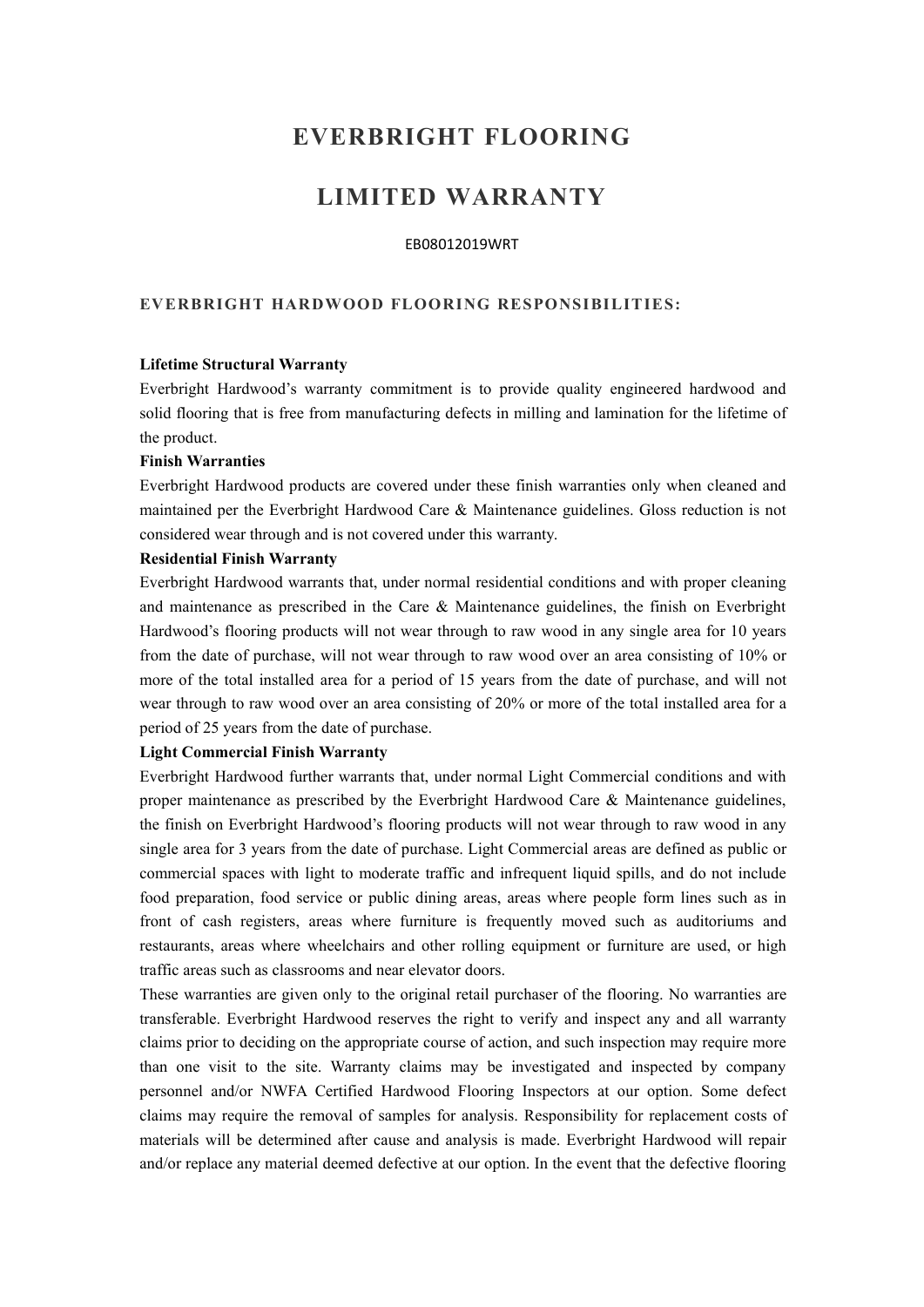is unable to be repaired in a reasonable number of attempts, Everbright Hardwood will reimburse the original purchaser the purchase price of the flooring for the defective portion of the floor.

## **CUSTOMER RESPONSIBILITIES:**

- Customer must retain the original sales receipt.

- Customer must follow the Everbright Hardwood Installation, Care & Maintenance Instructions applicable to the product installed (hereafter referred to as'Installation Instructions').

- Customer must follow proper maintenance and floor care procedures, using proper maintenance and cleaning products as prescribed for the applicable coating type. See the Installation Instructions to identify the correct coating and cleaning/maintenance regimen. If there is any doubt about the coating type, Customer must contact Everbright Hardwood for confirmation before any cleaning or maintenance is performed.

- Hardwood flooring is a natural product. Wood expands and contracts according to humidity and moisture conditions. It is very important that engineered wood and solid wood flooring be thoroughly acclimated to a controlled environment before it is installed and that the environment remain controlled throughout the life of the floor.

#### **INSTALLER RESPONSIBILITIES:**

- Carefully follow the Installation Instructions.

-Verify that the flooring has been properly acclimated prior to installation (Note – some engineered products should not be acclimated prior to installation. Refer to the Installation Instructions specific to the item purchased before opening any cartons of flooring for acclimation, and follow all guidelines carefully).

- Verify that installation and/or site conditions are adequate for the installation in accordance with the Installation Instructions and ensure that humidity and temperature conditions are maintained during acclimation and installation.

- Verify that the subfloor is clean, dry, flat, and structurally sound per the requirements listed in the Installation Instructions.

- Check the flooring for proper color, manufacturing defects and/or visible damage. Verify prior to installation that any hardwood flooring that will be installed has been manufactured within acceptable tolerances and is visually satisfactory to the end-user. When in doubt, do not install. If there are any visually dissatisfactory issues with the flooring, immediately contact the retailer to arrange return or replacement. Installation constitutes full and final acceptance of the appearance of the product.

#### **Updated 1st/Aug/2019**

Warranty Exclusions - Things not covered by Everbright Hardwood's Warranty:

- Wood flooring installed in full bathrooms with a shower or tub

- Damage caused by fire, flooding and other natural disasters and/or Acts of God
- Damage caused by negligence, accidents, misuse or abuse
- Damage caused by vacuum cleaner beater bar or hard heads
- Damage caused by steam mops
- Damage caused by appliances, furniture, and casters
- Damage caused by cutting from sharp objects, rocks, debris, etc.
- Damage to the coating caused by tape or other adhesive products
- Reduction in gloss, scratches, or indentation due to sand, pebbles or other abrasives, debris, pets,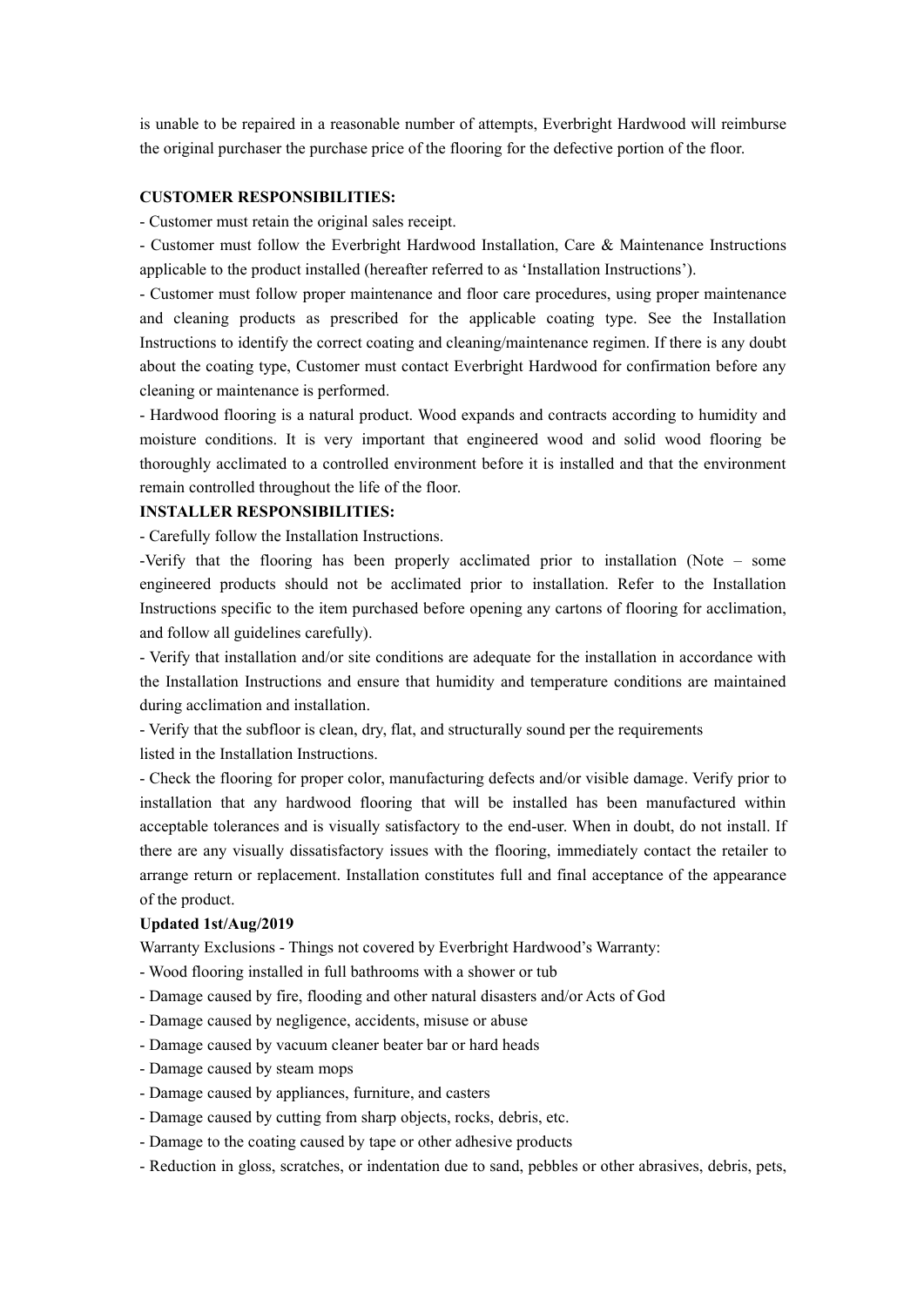insects, construction traffic, or failure to maintain the floor as required

- Color, shade, or texture variations between samples, printed color photography or replacement flooring and original flooring material

- Changes in color due to exposure to air, sunlight and age

- Noises (squeaks, etc.) caused by anything other than the mis-manufacture of the flooring

- Naturally occurring wood characteristics such as variation in grain, mineral streaks, and knots

- Deficiencies related to subfloor/floor joist assemblies, subfloor preparation materials and fasteners, including but not limited to uneven subfloor surfaces, floor deflection, voids in the subfloor, or excessive moisture in the subfloor

- Natural expansion and contraction resulting in separation between boards or damage caused by high or low humidity

- Cracks or separations between the flooring boards caused by expansion and contraction due to seasonal changes

- Cupping, buckling or crowning in the flooring boards due to excessive sub-floor moisture or low humidity

- Products designated as "thrift," "clearance," "tavern," "bargain," "cabin grade," "economy grade," "blowout," "close-out," "off-goods," "non-standard," and/or products sold "As-Is"

- Construction or installation-related damage

- Floor damage or adhesive breakdown caused by subfloor moisture or water damage, including without limitation to broken or leaking water pipes, flooding, wet mopping spills or weather conditions

- Installation defects including installations made in violation of applicable state or local housing or building codes, or contrary to the Installation Instructions

### **Color Disclaimer:**

There are color and pattern variations in all wood. This is characteristic of a living tree. All wood will go through natural color changes from the effects of oxidation and ultraviolet light. In some species such as American Cherry, Walnut, Fumed or Carbonized Oak, and some exotics, this color change is more pronounced. Color treatments such as carbonization, fuming/smoking, and tannin-reactive stains may also be photosensitive and result in color change over time that differs and may exceed the natural color change that the particular species might otherwise demonstrate. This is not a product defect and is not covered by the warranty.

#### **Radiant Heat:**

When the Installation Instructions are followed, Everbright Hardwood Engineered Flooring having a top layer made of a species from the list of approved species and of an appropriate plank size as outlined in the ' Radiant Heat Systems`section of the Installation Instructions is fully warranted over hydronic radiant heat. The warranty will be void if any of the requirements in the

'Radiant Heat Systems'section of the Installation Instructions are not fully met. NOTE: in wood flooring installations over radiant heat, moderate surface checking, cracking (especially at the ends of boards and around knots), shrinkage, gapping between planks, and slight cupping are all to be expected and do not constitute a product defect.

#### **Warranty Disclaimer:**

It is the responsibility of the installer to inspect the flooring for proper color, manufacturing defects and/or visible damage prior to installation. Everbright Hardwood accepts no responsibility for liabilities, claims, or expenses, including labor costs, where flooring with visible defects has